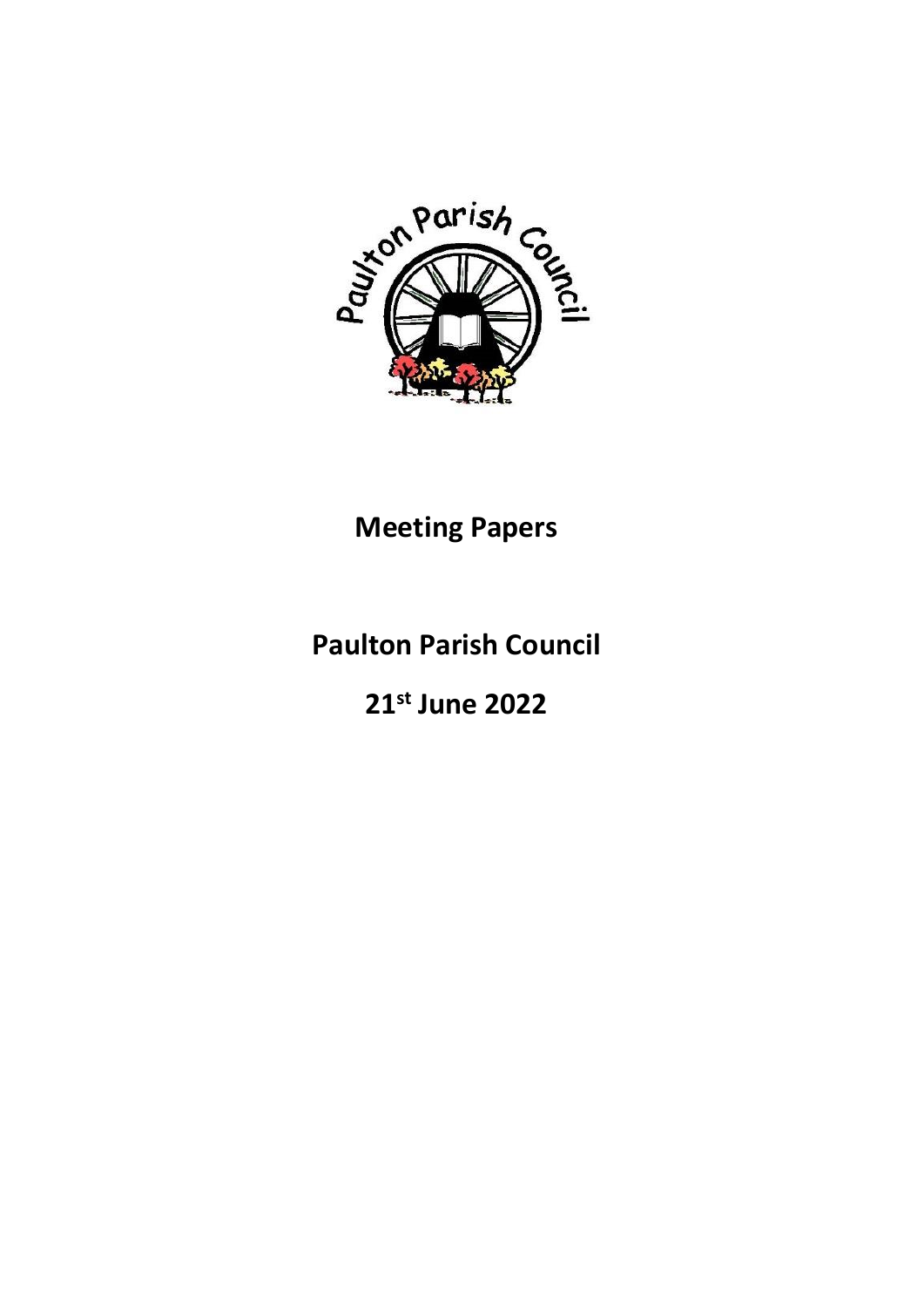

## **Paulton Village Hall**

### Report for Council Meeting on 21 June 2022

#### **Bookings**

Bookings continue to be steady for the Village Hall, with an average of two booking each weekend.

Acorn Pre-School closed in early April. A couple of enquiries have been received for weekday regular bookings and a baby group is hiring it on Wednesday mornings from mid-September.

In addition to the magazine advert, we will be looking to advertise the hall on a wider basis.

#### Repairs

The damage caused by storm Eunice to the Village Hall roof was repaired. The Insurance company paid £1500 and the Village Hall the excess of £250.

There was a leak to the radiator in foyer and in the disabled toilet which have been fixed.

There was a loss of electricity in the hall for several hours in May. A new electricity panel is required and a quote for £1209.00 has been received for this. The work needs to be carried out imminently. Full details will be presented to the Trustees.

Other electrical work also needs attention in the hall – the outside light over the car park and the ceiling light in the cleaners' cupboard at the far end of the hall. A call has been placed with the electrician for the work to be completed.

Damp proofing is required in the chair store at the far end of the hall and three quotes have been obtained for this. Full details will be presented to the Trustees.

Internal and exterior areas in various places around the hall need re-painting, including the post damp course work, patches of ceiling where there has been water damage, the facia surrounding the hall and the two sets of grey external doors. Quotes are currently being obtained for this.

The grey wooden surrounds of the apexes also need serious attention as there is evidence of rot setting in. A decision needs to be made as to whether to obtain a quote to repaint, which would require the added expense of scaffolding, or to obtain a quote for the wood to be replaced with a non-perishable product. Further details will be presented to the trustees once all the relevant information has been obtained.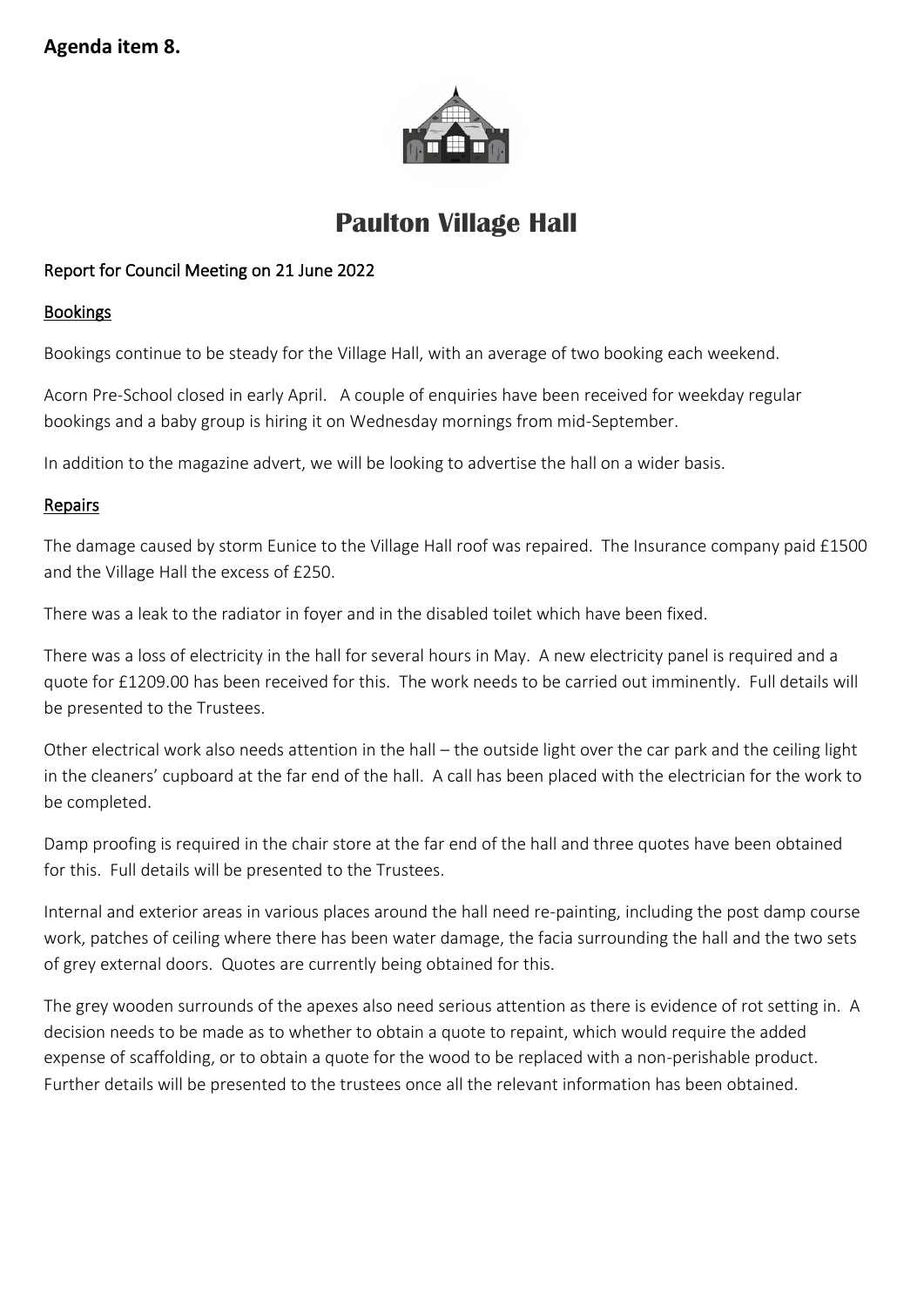#### Finances

The Village Hall Administrator needs to be added as a signatory on the Village Hall bank account.

We are currently investigating the Village Hall bank account having an online banking facility.

The Current Account Balance at the end of May 2022 was £38,075.74. As previously reported, the increase in the balance is due to the Covid grants awarded. There are plans in the forthcoming year to use these funds to carry out much needed repairs.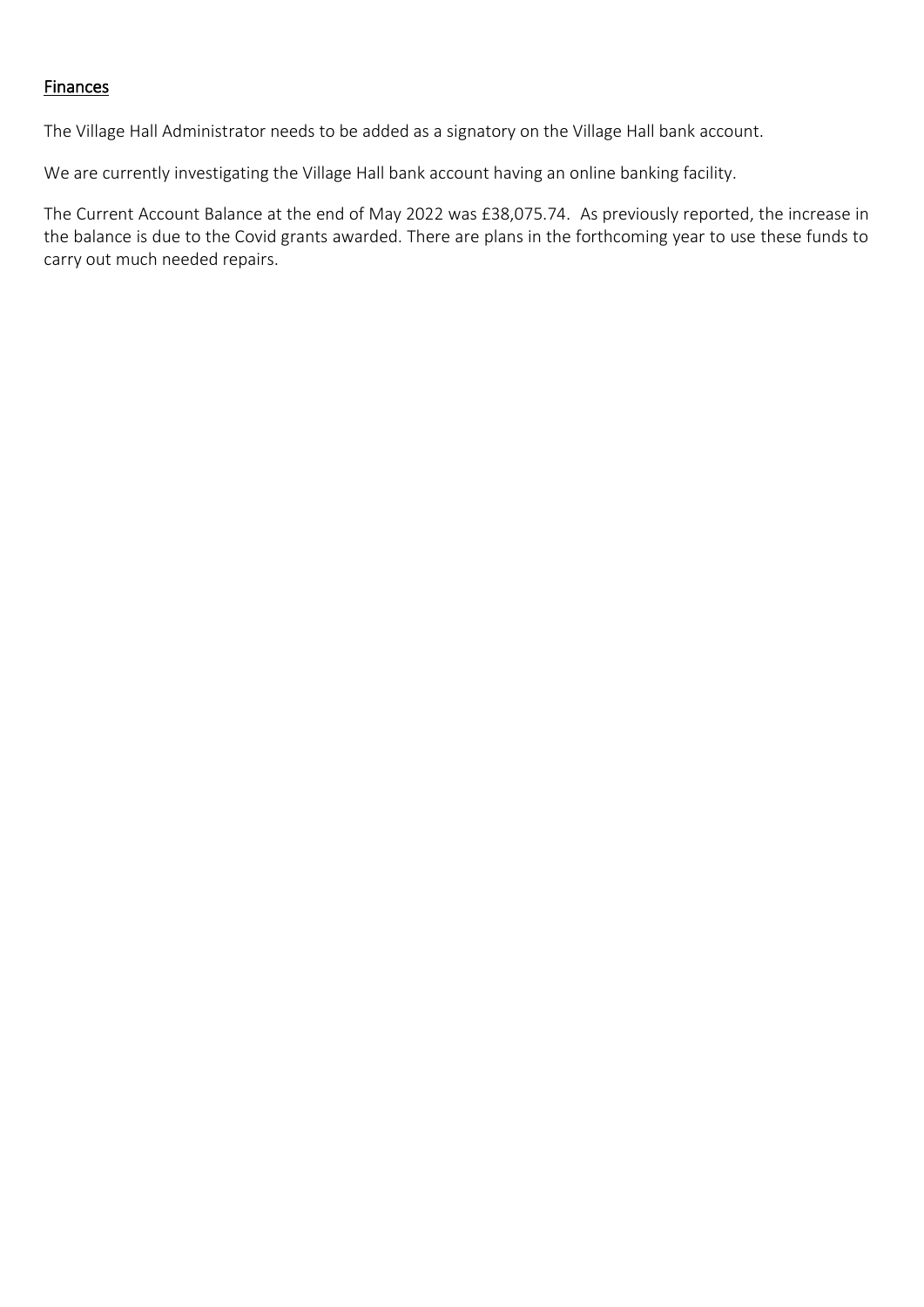## **Agenda item 9.**

## **Jubilee Bench**

<https://asaforcescharity.com/products/her-majesty-s-platinum-jubilee-bench>



£905.00

**The Queen's Platinum Jubilee Commemorative Bench.**

**ASA Forces Charity SC048597**

#### THE BENCH:

Long term value - In considering total cost, it is appropriate to consider material and production cost and the life cycle cost.

When total life cycle cost are considered, stainless steel is often the least expensive material option.

The cost saving benefit of the product having a long life expectancy.

- Rust & corrosion resistant long lasting life.
- Hard wearing, built to last.
- •High strength, stable base.

• Eco friendly, our stainless-steel benches are 100% recyclable. The premium option for stainless steel

Long term value - In considering total cost, it is appropriate to consider material and production cost and the life cycle cost.

When total life cycle cost are considered, stainless steel is often the least expensive material option.

The cost saving benefit of the product having a long life expectancy.

• Rust & corrosion resistant - long lasting life.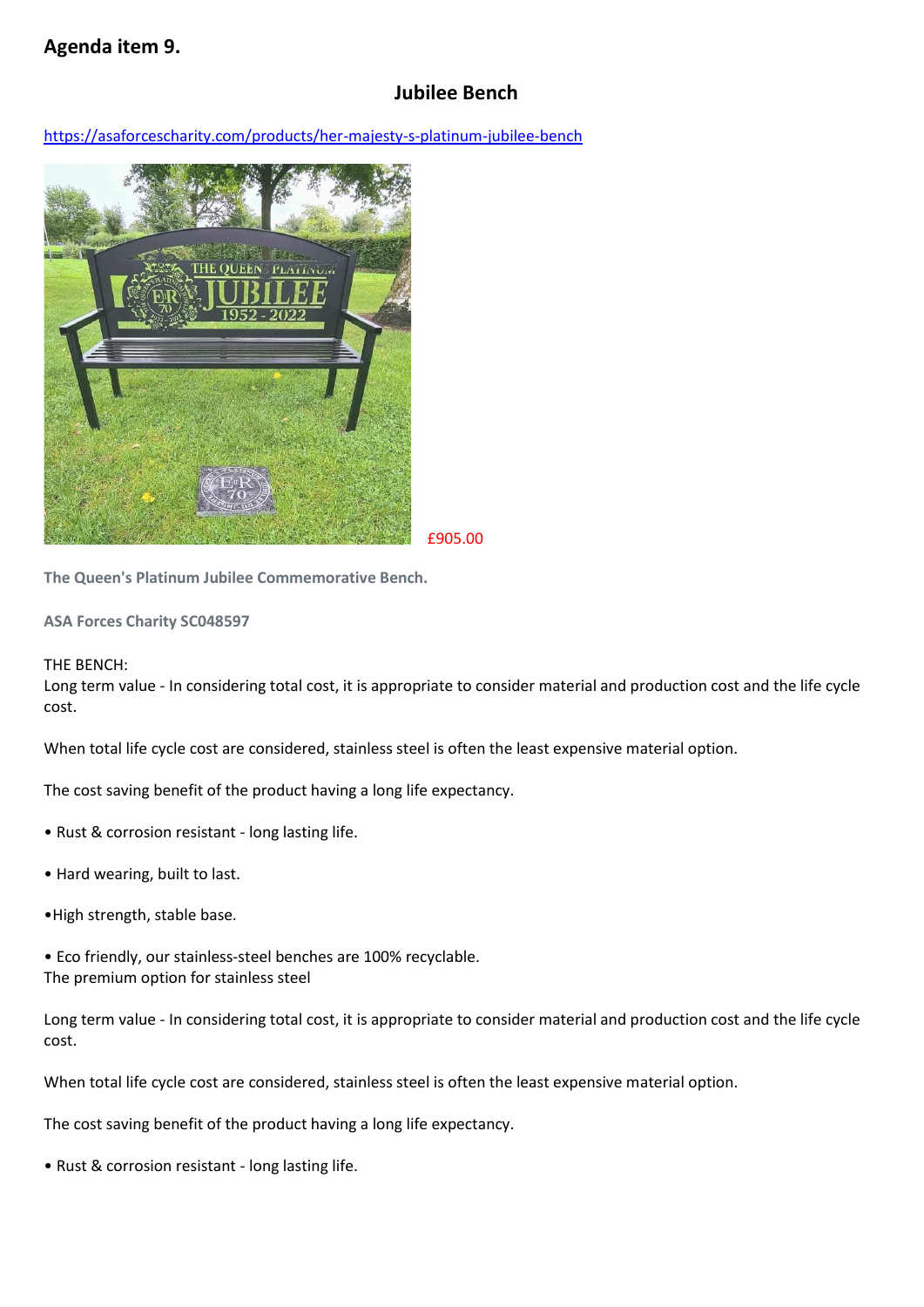- Hard wearing, built to last.
- •High strength, stable base.
- Eco friendly, our stainless steel benches are 100% recyclable.

Cost

4ft The Queen's Platinum Jubilee Commemorative Bench £900 - Delivery charge is added at checkout. 5ft The Queen's Platinum Jubilee Commemorative Bench £1,020.00 - Delivery charge is added at checkout.

Delivery time: Approx 8 weeks (Delivery charge is included in the price when you proceed to checkout).

ASA Forces Charity is based in Scotland We support our Armed Forces, Veterans, families, communities and schools. Registered Charity SC048597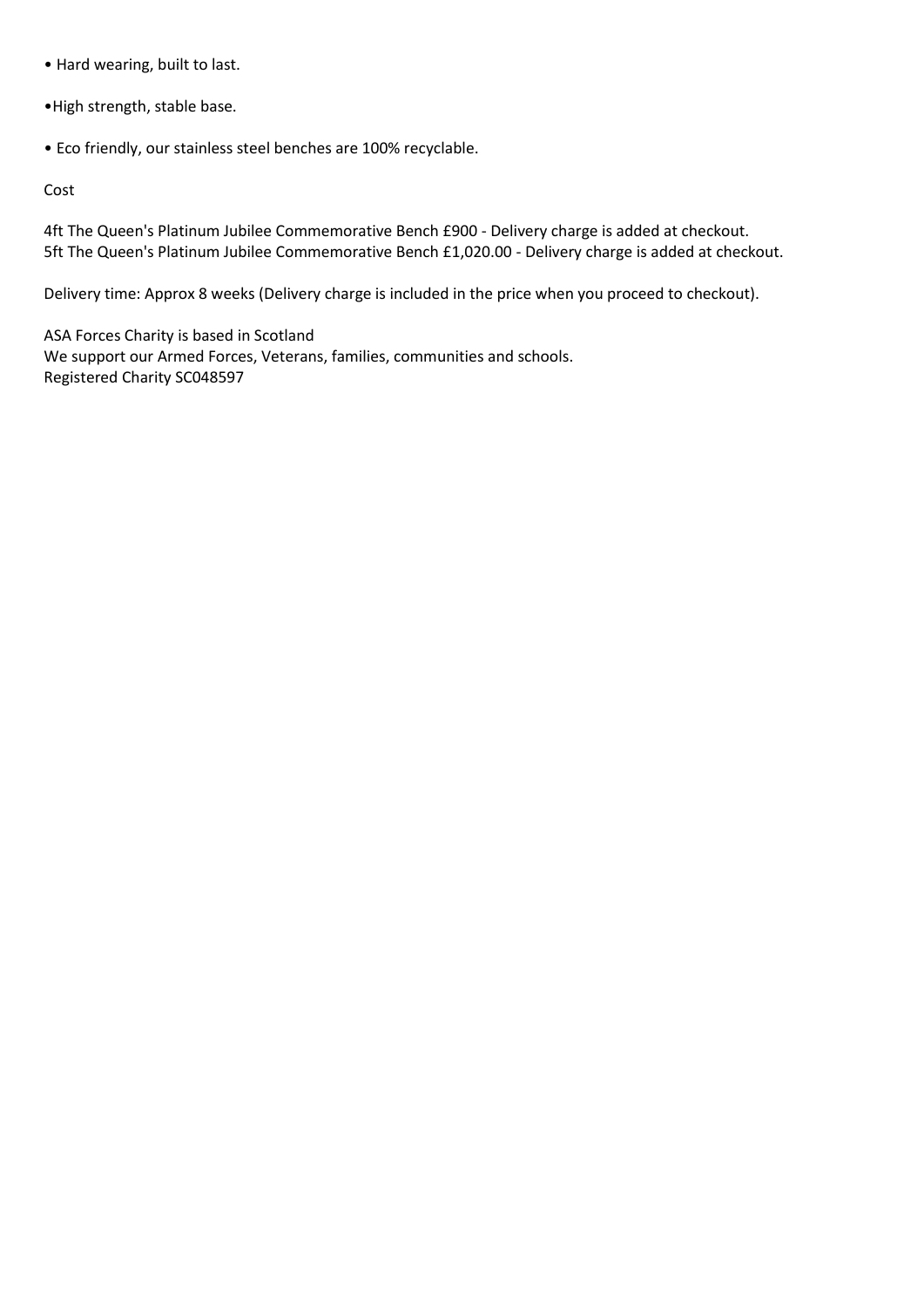## **Agenda item 10.**

### **Defibrillator package quote**

#### **Situation**

The 4 year contract for the defibrillator is due for renewal in September. The previous contract was held jointly between the Council and the swimming pool to take advantage of the lower cost for a second defibrillator. The swimming pool would again like to renew their contract with the Council.

In the 2022-2023 budget there was a provision made for an additional defibrillator within the village at a location to be decided.

#### **Advice**

Advice has been sought from South Western Ambulance Trust for a suitable location for an additional defibrillator. The following options have been recommended:

- Within the precinct area, perhaps the Co-op or the Hub
- Outside the Lamb Inn
- Methodist Church

#### **Costs**

| 1 x loaned defibrillator<br>for a 4-year period                |              | £1,800 + vat   For the loan of an external heated,<br>unlocked cabinet, pads and batteries for<br>the period, maintenance of the defib and<br>an annual defibrillator awareness training<br>session. If any of the defibrillator is lost,<br>damaged or stolen it is the responsibility of<br>the Southern Western Ambulance Trust to<br>replace it.<br>The cabinet would need to be installed by<br>the Parish Council. |
|----------------------------------------------------------------|--------------|--------------------------------------------------------------------------------------------------------------------------------------------------------------------------------------------------------------------------------------------------------------------------------------------------------------------------------------------------------------------------------------------------------------------------|
| Each additional loaned<br>defibrillator for a 4-year<br>period | £1,000 + vat | As above.                                                                                                                                                                                                                                                                                                                                                                                                                |

If 3 defibrillators were purchased the average cost of each one would be £1266.66. The cost to the Council would be £633.33 per annum. £700 was included within the budget.

Please also note the defibrillators will now be placed in an unlocked cabinet.

#### **The Council need to:**

- Approve the renewal of the 4-year contract.
- Approve the purchase and location of an additional defibrillator.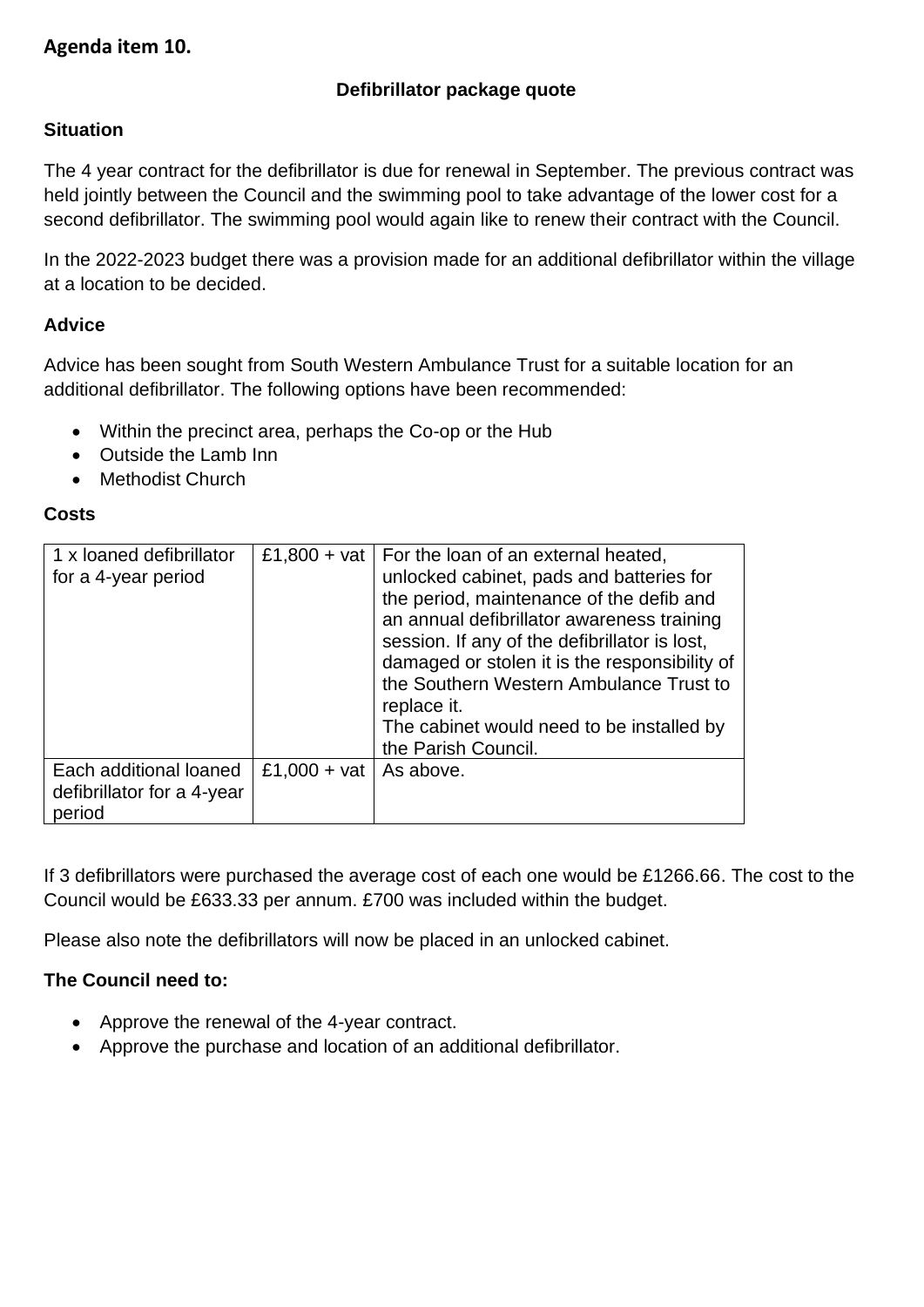## **Agenda item 11.**

## **Annual Assembly resident's comments and suggestions**

Please see below the comments and suggestions made by residents at the Annual Assembly on the 4<sup>th</sup> May. The Council need to review each suggestion and agree if further steps will be taken.

| <b>Suggestion</b>                                                                                                                                                                                | Any ongoing actions or considerations                                                                                                                                                                                                                                                                                | <b>Next steps</b> |
|--------------------------------------------------------------------------------------------------------------------------------------------------------------------------------------------------|----------------------------------------------------------------------------------------------------------------------------------------------------------------------------------------------------------------------------------------------------------------------------------------------------------------------|-------------------|
| Consider dog free area in the open parks to<br>enable children to play in a dog mess free area<br>Consider dog free area in the open parks to<br>enable children to play in a dog mess free area |                                                                                                                                                                                                                                                                                                                      |                   |
| Paulton Hill to Clandown needs resurfacing                                                                                                                                                       | Reported to BANES as does not fall within the<br>remit of Paulton Parish council.<br>Can the Ward Councillors support with this?                                                                                                                                                                                     |                   |
| Make the BMX track bigger with bigger jumps<br><b>Build a Skate Park</b>                                                                                                                         | A couple of local residents have met with the<br>Clerk as they are looking at possible<br>crowdfunding for a skatepark. They would like<br>the PPC to allocate the space if they are able<br>raise the monies. Advice has been given to<br>support them and they have agreed to keep us<br>up to date with progress. |                   |
| Have a Community Orchard with fruit<br>Have a fruit and veg garden<br>More fruit bushed and vegetables                                                                                           |                                                                                                                                                                                                                                                                                                                      |                   |
| Wildflower meadows on green spaces                                                                                                                                                               |                                                                                                                                                                                                                                                                                                                      |                   |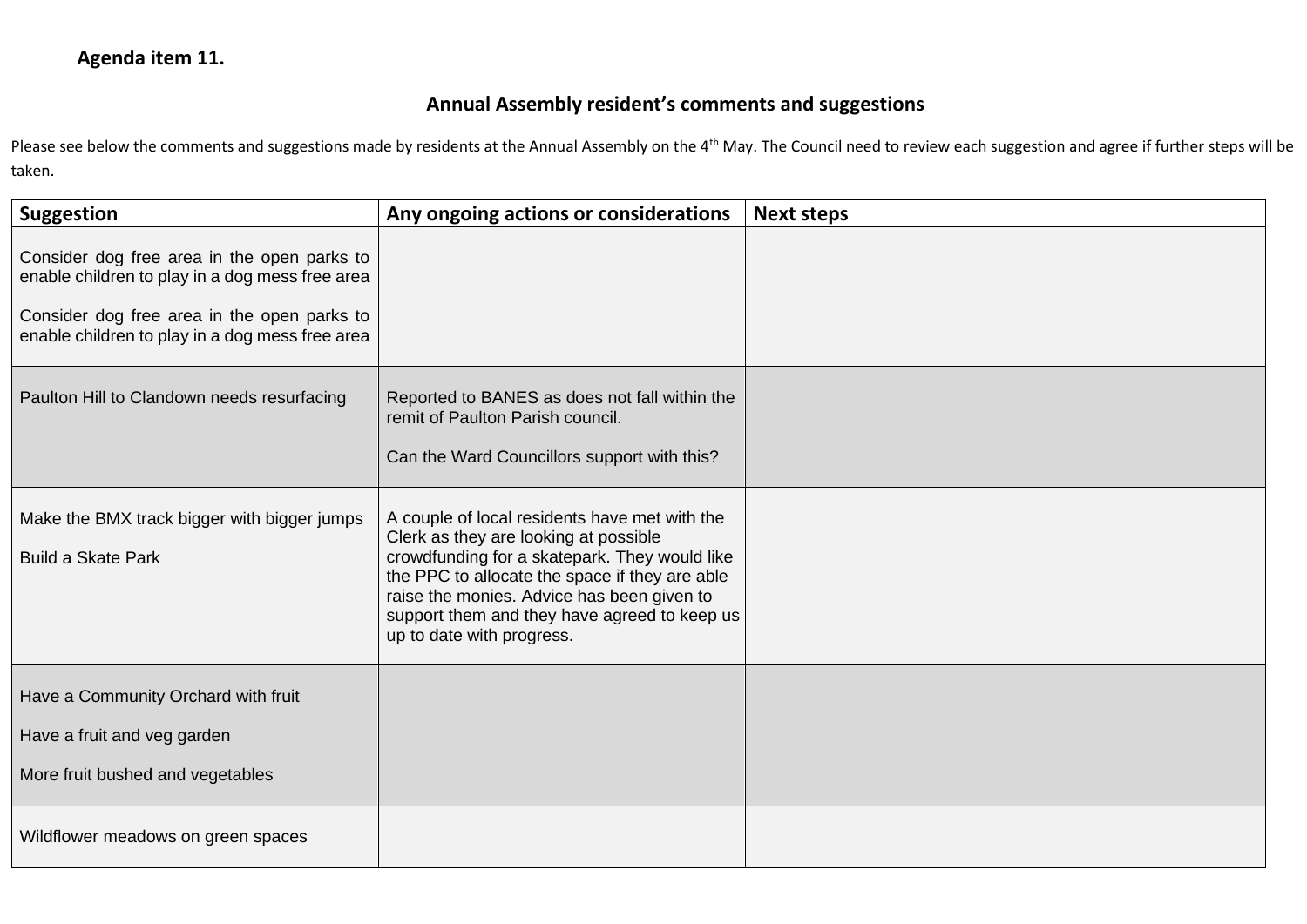| Street lighting is needed by the "old" Newton  <br>Chapel                                  | Reported to BANES as does not fall within the<br>remit of Paulton Parish council<br>Can the Ward Councillors support with this? |  |
|--------------------------------------------------------------------------------------------|---------------------------------------------------------------------------------------------------------------------------------|--|
| The chevrons on the triangle are no longer<br>visible and need repainting                  | Reported to BANES as does not fall within the<br>remit of Paulton Parish council                                                |  |
| The flashing school sign on the junction<br>opposite Downsway is always flashing           | Reported to BANES as does not fall within the<br>remit of Paulton Parish council                                                |  |
| A new dog poo bin down the bottom of the new<br>housing estate on the resurfaced footpaths | A review of the provision of Dog poo bins is<br>scheduled for the Parks and Amenities Meeting<br>$19th$ July.                   |  |
| Restart the book group at the Library, perhaps<br>an afternoon each month                  | The library volunteers are now having regular<br>get togethers and are are hoping to restart the<br>book group.                 |  |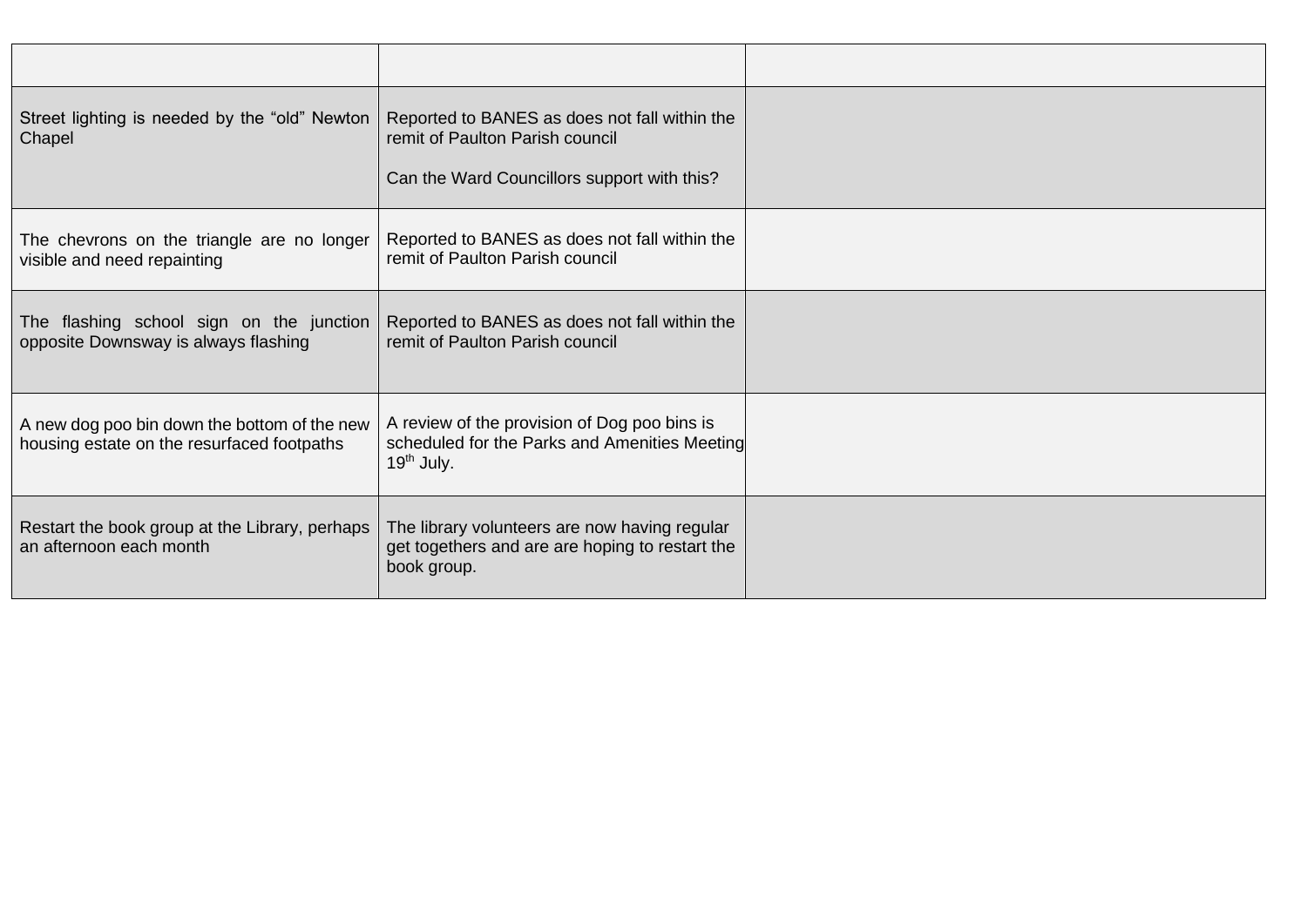## **Agenda item 12.**

#### **Council Office Opening Hours**

#### **BACKGROUND**

Currently the Council office is open to the public 5 days per week, 9.30 – 4.30 Monday – Thursday and 9.30-1 on a Friday.

Monday – Thursday there is always 2 officers scheduled to work in the office. On a Friday only 1 colleague is scheduled to work.

If the Friday working officer wishes to take holiday it is expected that a colleague changes their working pattern to try and accommodate this, however this is not always possible. During the months of June, July and August we have 4 Fridays with no cover. If there is no cover then the office is closed, a sign is placed on the door, Councillors are advised and an update is added to the website. Ad hoc closing and inconsistent hours does not present a good or professional service to our residents, however it is unavoidable at times.

In addition to the challenges above, there are concerns about lone working in the office as a normal practice. It has come to my attention that our current lone working policy predominantly focusses on the outside workers, if our outside workers have an accident or fall they are significantly more likely to be discovered. Additionally a lone worker in the office is potentially vulnerable to abusive members of the public.

#### **SUGGESTION / RECOMMENDATION**

Due to the challenges noted above I have researched neighbouring Councils to look at average opening hours with a view to amending ours. With the exception of Midsomer Norton Town Council, Paulton is open many more hours than all the others. Details are included at the end of this report.

I have spoken to several Councils to discuss this, many of the staff work longer hours, however the office is only open for part of the day to avoid interruptions as the workload comes from many other sources such as meetings, emails, general research and obtaining quotes etc. This would be difficult for our office as we are visible to the public from outside, therefore I would be reluctant for the office to be closed to the public for long periods of time if we were inside working.

Proposal:

- Close the office on a Friday
- Close the office at 4pm Monday Thursday to enable any urgent end of day work to be completed without interruptions

If the above was accepted then the Friday officer's hours would be reallocated within Monday – Thursday. We could ensure we are consistent with our opening hours and can advertise them with confidence. The impact to the residents would be minimal as there is only an average of 1-2 visitors on a Friday, often there is none. All keys for Village Hall bookings are collected before the Friday.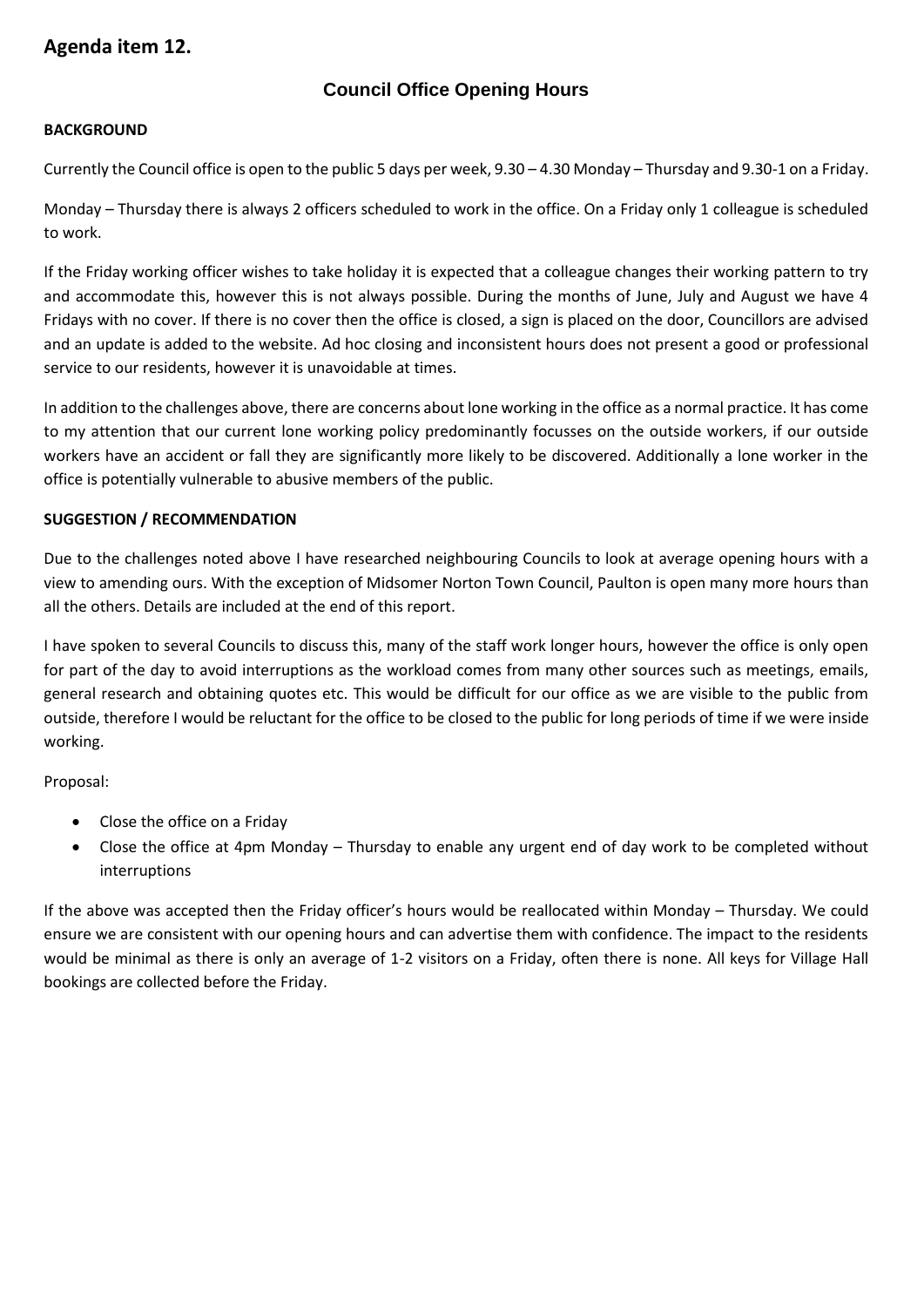| <b>Paulton Parish Council</b>   | Monday    | $9.30 - 4.30$     |
|---------------------------------|-----------|-------------------|
|                                 | Tuesday   | $9.30 - 4.30$     |
|                                 | Wednesday | $9.30 - 4.30$     |
|                                 | Thursday  | $9.30 - 4.30$     |
|                                 | Friday    | $9.30 - 1$        |
|                                 |           |                   |
|                                 |           | Open 31 1/2 hours |
| <b>Radstock Town Council</b>    | Monday    | Closed            |
|                                 | Tuesday   | $9 - 4$           |
|                                 | Wednesday | 10.30-5           |
|                                 | Thursday  | $9 - 4$           |
|                                 | Friday    | Closed            |
|                                 |           |                   |
|                                 |           | Open 20 1/2 hours |
| <b>Westfield Parish Council</b> | Monday    | $9 - 4.30$        |
|                                 | Tuesday   | $9 - 2$           |
|                                 | Wednesday | $9 - 4.30$        |
|                                 | Thursday  | $9 - 2$           |
|                                 | Friday    | Closed            |
|                                 |           |                   |
|                                 |           | Open 25 hours     |
| Peasdown Parish Council         | Monday    | 9.45-11.15        |
|                                 | Tuesday   | $2 - 5$           |
|                                 | Wednesday | 9.15-12.15        |
|                                 | Thursday  | $10-1$            |
|                                 | Friday    | 9.15-11.15        |
|                                 |           |                   |
|                                 |           | Open 12 1/2 hours |
| <b>Midsomer Norton Town</b>     | Monday    | 9.30-4.30         |
| Council                         | Tuesday   | 9.30-4.30         |
|                                 | Wednesday | 9.30-4.30         |
|                                 | Thursday  | 9.30-4.30         |
|                                 | Friday    | 9.30-3.30         |
|                                 |           | Open 34 hours     |
| <b>Timsbury Parish Council</b>  | Monday    | $10-1$            |
|                                 | Tuesday   | $10-1$            |
|                                 | Wednesday | $10-1$            |
|                                 | Thursday  | $10-1$            |
|                                 | Friday    | Closed            |
|                                 |           |                   |
|                                 |           | Open 12 hours     |
| Whitchurch Village              | Monday    | $9.30 - 3.30$     |
|                                 | Tuesday   | Closed            |
|                                 | Wednesday | $9.30 - 3.30$     |
|                                 | Thursday  | Closed            |
|                                 | Friday    | $9.30 - 3.30$     |
|                                 |           |                   |
|                                 |           | Open 18 hours     |
| <b>Clevedon Town Council</b>    | Monday    | $10-2$            |
|                                 | Tuesday   | $10-2$            |
|                                 | Wednesday | $10-2$            |
|                                 | Thursday  | $10-2$            |
|                                 | Friday    | $10-2$            |
|                                 |           |                   |
|                                 |           | Open 20 hours     |